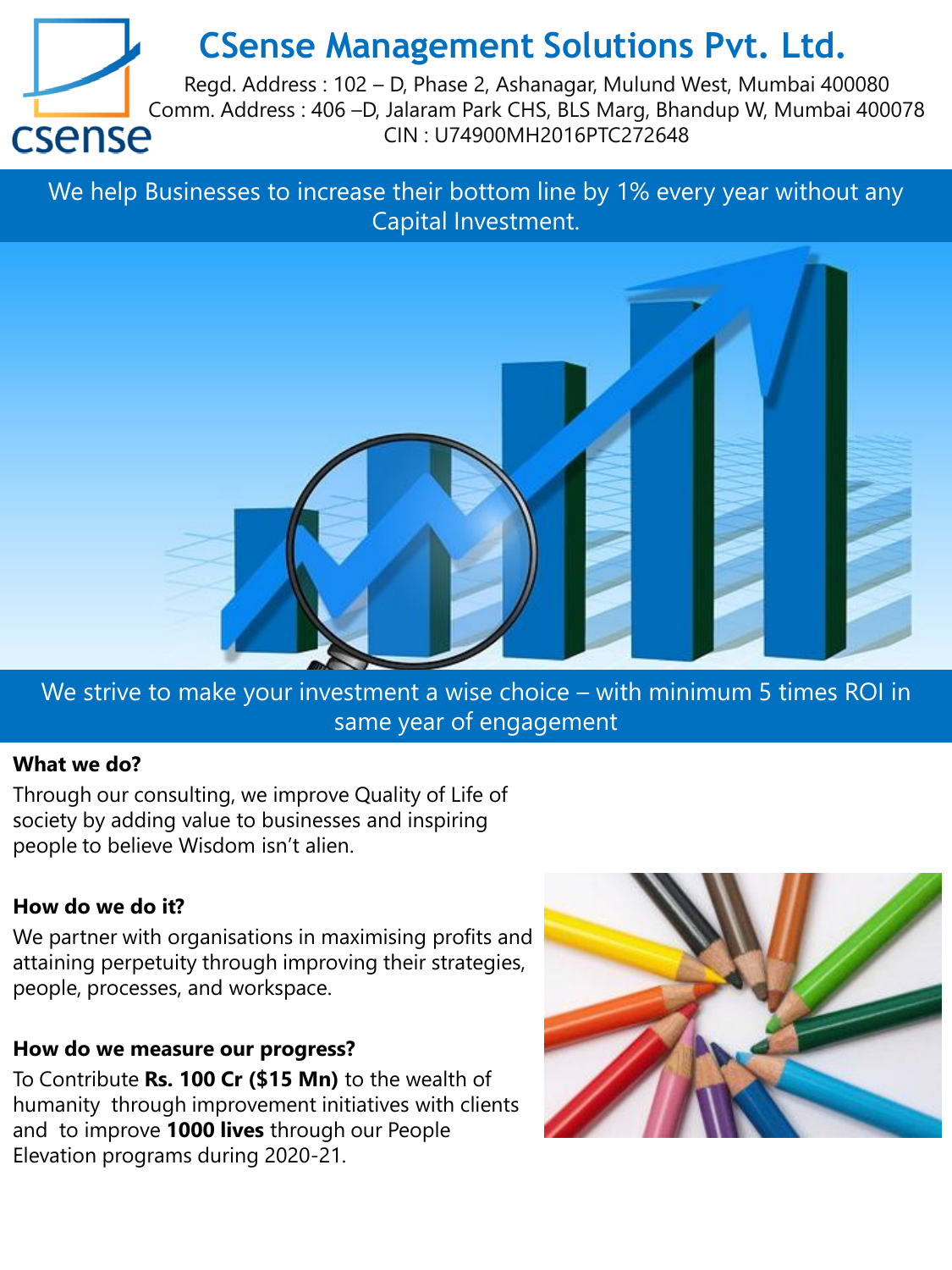

We follow the sensible 5 Step approach to transformation -

#### **Diagnose**

This step identifies the constraints and business pain areas. We leverage our expertise with Financial Statement Analytics, Top Management Discussion, Gemba Observation, Organisation wide Survey and Lean Analysis tools.

## **Identify**

Business is all about Prioritisation and Focus. We help you focus on vital few projects to start with. We jointly identify right people who are capable of becoming internal change leaders.

## **Elevate**

There are different levels of people in an organisation with different needs of Elevation. All these needs will be catered with CSense People Elevation Programs. We help people to change their thought process to bring in change in business processes.

## **Transform**

We challenge people to experiment with applying what they learnt - with sensible decision making techniques, risk management and strong Project Management Systems. Elevated thinking gets manifested into the improvements in processes and in profits.

## **Sustain**

CSense is committed to create internal leaders and a infinite pipeline of projects – providing opportunities for continual improvements one after the other. We strive to sustain the curiosity in minds of people.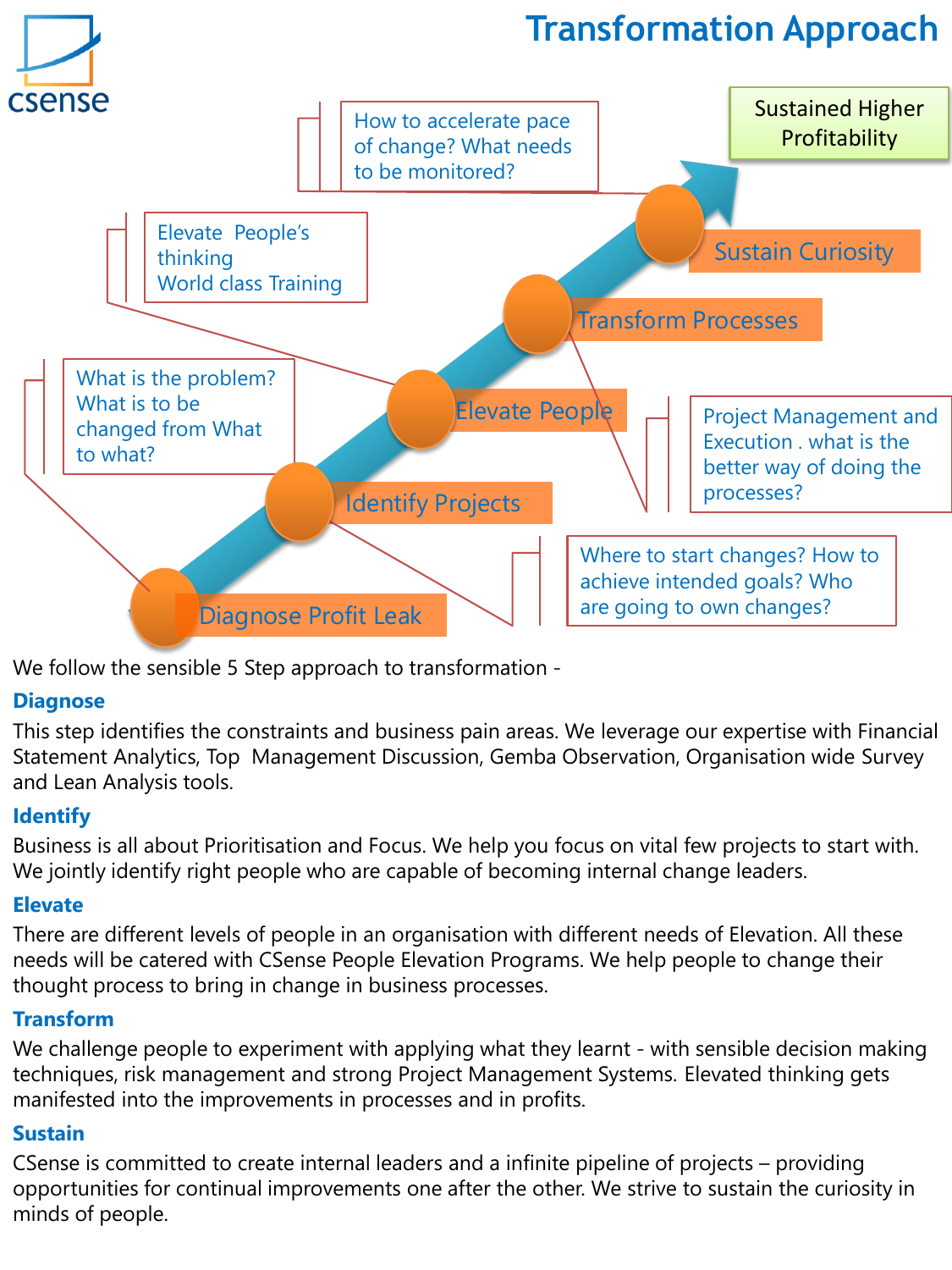# csense

# **Tool based Solutions**

We Support Implementation of your chosen Tools, let it be Lean, Six Sigma (DMAIC Implementation), Kaizen, 5S, CAPA, Problem Solving, TPM, Design of Experiments (DoE), Poka Yoke, Business Process Reengineering (BPR) and so on.

CSense Curious Minds (consultants) are having many years of experience in implementing, hand holding and coaching of projects, delivering substantial results.

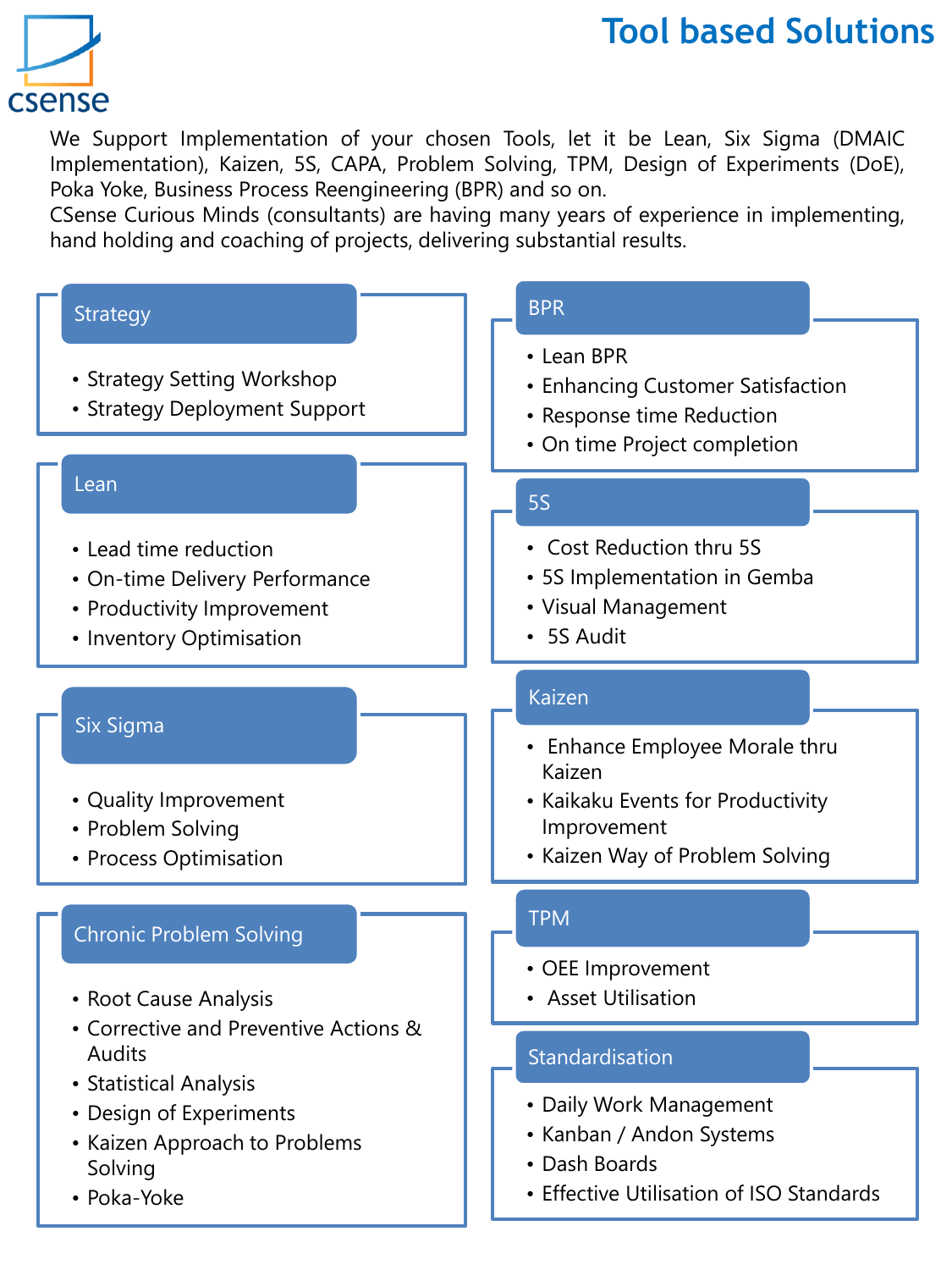

# **Training Solutions**

#### **Strategy**

- 2 Day Strategy Setting Workshop
- 2 Day Workshop on Utilising Data Analytics for Effective Strategy forming

#### Lean

- 1 Day Awareness on Lean
- 2 Day Workshop on Lean Manufacturing
- 2 Day Workshop on Value Stream Mapping
- 4 Day Workshop on Lean Principles and Practices

#### Six Sigma

- Lean Six Sigma Yellow, Green & Black Belts
- 2 Day Workshop on Statistical Analysis using Minitab
- 2 Day Workshop on SPC

#### Chronic Problem Solving

- 2 Day Workshop on Systematic Problem Solving
- 4 Day Workshop on Problem Solving with Advanced tools
- 2 Day Workshop on DoE
- 2 Day Workshop on Poka-Yoke
- 2 Day Workshop on FMEA

#### Data Analytics

- 1 Day Workshop on Statistical Basis for Data Analytics
- 2 Day Workshop on Data Analytics using Excel

## BPR

- 2 Day Workshop on Kaizen in Service
- 2 Day Workshop on Service Process Re-engineering
- 2 Day Workshop on BPMS
- 1 Day Workshop on Project Identification

## 5S

- 2 Day Workshop on Cost Reduction thru 5S
- 2 Day Workshop on 5S Demonstration in Gemba

#### Kaizen

- 2 Day Workshop on Waste Identification & Elimination
- 2 Day Workshop on Problem Solving thru Kaizen

#### TPM

- 2 Day Workshop on OEE Improvement
- 2 Day Workshop on Pillars and Losses

#### **Standardisation**

- 2 Day Workshop on KPI
- 1 Day Workshop on Writing SOPs
- 2 Day Workshop on ISO 9001 Internal Auditing
- 2 Day Workshop on Business Risk, Management Review and Continual Improvement